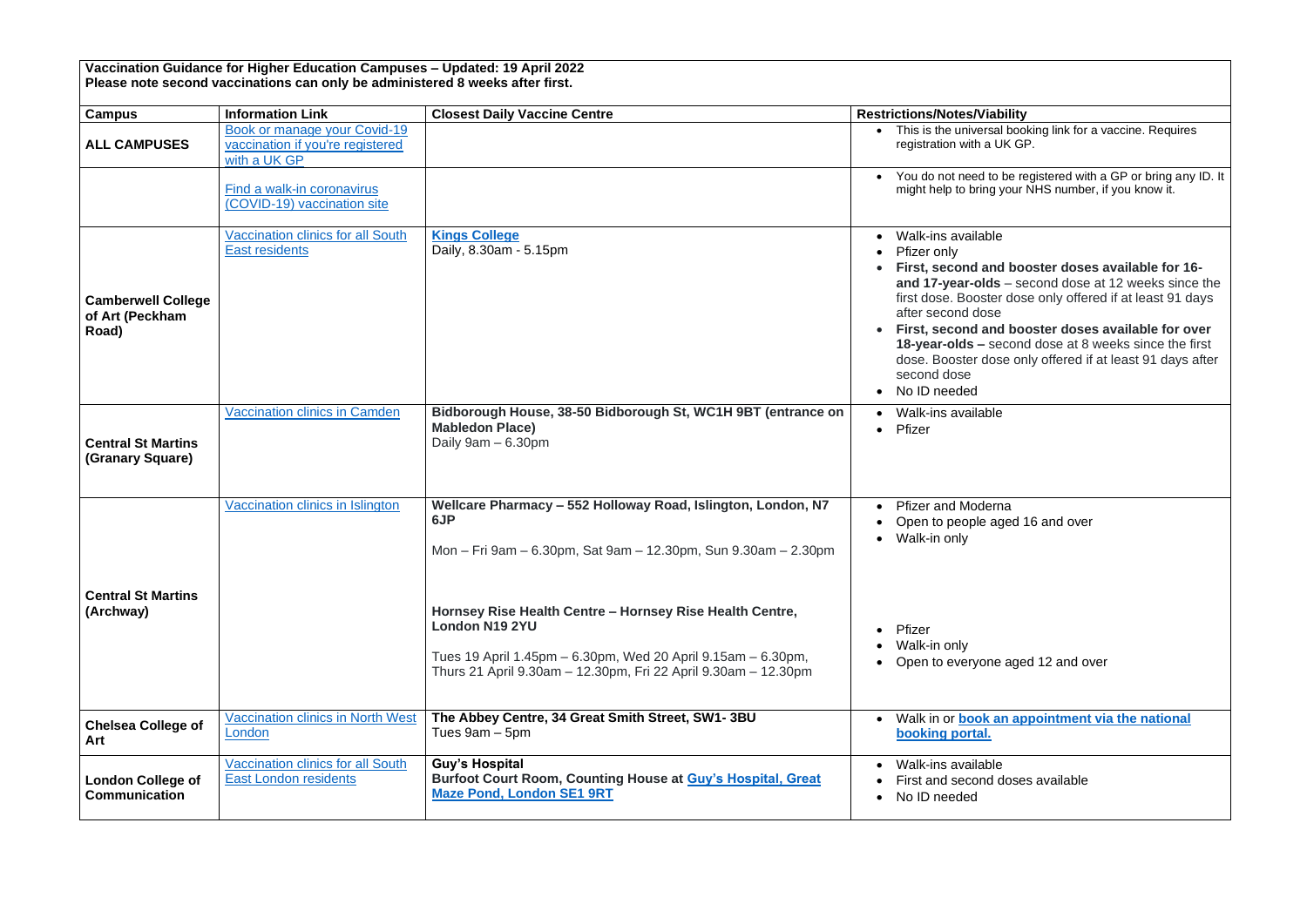$_{\rm able}$ • Please book via the **[NHS booking portal](https://www.nhs.uk/conditions/coronavirus-covid-19/coronavirus-vaccination/book-coronavirus-vaccination/)** or by calling

> $\overline{\phantom{a}}$ able $\overline{\phantom{a}}$ derna nd doses, and booster

> able <sup>-</sup>Pfizer nd doses, and booster  $_{\rm able}$

armacy for vaccine availability)

able to people aged 18 and over nd doses ointments available for people aged 16

aged 16 and over

able zeneca  $\frac{1}{2}$  for availability of vaccines For eventually concrete

|                                                                             |                                                    | Monday - Thursday, 8am - 6pm                                                                                                                                                                                                                                                            |                                                                                                                                                                                                   |
|-----------------------------------------------------------------------------|----------------------------------------------------|-----------------------------------------------------------------------------------------------------------------------------------------------------------------------------------------------------------------------------------------------------------------------------------------|---------------------------------------------------------------------------------------------------------------------------------------------------------------------------------------------------|
| <b>London College of</b><br><b>Fashion / UAL (High</b><br>Holborn)          | <b>Vaccination clinics in Camden</b>               | St Thomas' Hospital, Westminster Bridge Road, SE1 7EH<br>Mon $-$ Thurs, 8am $-$ 6pm<br>Bidborough House, 38-50 Bidborough St, WC1H 9BT (entrance on<br><b>Mabledon Place)</b><br>Daily, $9am - 6.30pm$                                                                                  | Walk-ins available<br>$\bullet$<br>Pfizer<br>$\bullet$<br>No ID needed<br>$\bullet$<br>Walk-ins available<br>$\bullet$<br>Pfizer<br>$\bullet$<br>First and second doses<br>$\bullet$              |
| <b>London College of</b><br><b>Fashion (John</b><br><b>Prince's Street)</b> | <b>Vaccination clinics in North West</b><br>London | John Bell & Croyden, 50-54 Wigmore Street, London, W1U 2AU<br>Mon - Fri 10am - 5.30pm                                                                                                                                                                                                   | Walk-ins available<br>$\bullet$<br>Please book via the NHS<br>$\bullet$<br>NHS 119, free of charge                                                                                                |
| <b>London College of</b><br><b>Fashion (Curtain</b>                         | <b>Vaccination clinics in Hackney</b>              | Haggerston Pharmacy, 201 Haggerston Road, E8 4HU<br>Mon $-$ Fri 9am $-$ 6pm                                                                                                                                                                                                             | Walk-ins available<br>$\bullet$<br><b>Pfizer and Moderna</b><br>$\bullet$<br>First and second doses,<br>$\bullet$                                                                                 |
| Road)                                                                       |                                                    | Spring Pharmacy, 233 Hoxton Street, N1 5LG<br>Mon $-$ Fri 9am $-$ 6pm<br>Sat 9am - 5.30pm                                                                                                                                                                                               | Walk-ins available<br>$\bullet$<br><b>Moderna and Pfizer</b><br>First and second doses,                                                                                                           |
| <b>London College of</b><br><b>Fashion (Lime</b><br>Grove)                  | <b>Vaccination clinics in North West</b><br>London | Hamlins Pharmacy, Unit 2 Cranford ct, Bloemfontein Rd, London<br><b>W127DA</b><br>Thurs $-$ Sat 9am - 3.30pm                                                                                                                                                                            | Walk-ins available<br>$\bullet$<br>(check with pharmacy fo<br>$\bullet$                                                                                                                           |
| <b>London College of</b><br><b>Fashion (Golden</b><br>Lane)                 | Vaccination clinics in Islington                   | King Square Community Centre, Central Street, London, EC1V<br>8DA<br>Tues 19 & Wed 20 April 9am - 1.20pm & 2.40pm - 5:30pm<br>Fri 22 April 9am - 1.20pm & 2.40pm - 5:30pm<br>Sat 23 April 9am - 12.45pm & 2pm - 4.15pm<br>Walk-in or appointments available via NHS vaccination booking | Pfizer<br>$\bullet$<br>Moderna available to pe<br>First and second doses<br>Walk-in or appointments<br>and over<br>• Open to people aged 16                                                       |
| <b>London College of</b><br><b>Fashion (Mare</b><br>Street)                 | <b>Vaccination clinics in Hackney</b>              | Clockwork pharmacy, 398-400 Mare Street, E8 1HP<br>$Mon - Sat 9am - 6pm$<br>The Vaccination Centre, 3a Bocking Street, E8 3RU<br>Tues 19 April 3pm - 7pm<br>Fri 22 April 8am - 1.45pm<br>Sat 23 April 9am - 5pm<br>Mon 25 April 8am - 1.45pm                                            | Walk-ins available<br>$\bullet$<br>Moderna<br>$\bullet$<br>Walk-ins available<br>$\bullet$<br><b>Pfizer or Astrazeneca</b><br>٠<br>Check website for availa<br>$\bullet$<br>Open to everyone aged |

| ۰.<br>I<br>v<br>٠ | ۰,<br>×<br>۰.<br>w |
|-------------------|--------------------|
|                   |                    |

| ۰.<br>I | × | ۰,<br>w<br>۰. |
|---------|---|---------------|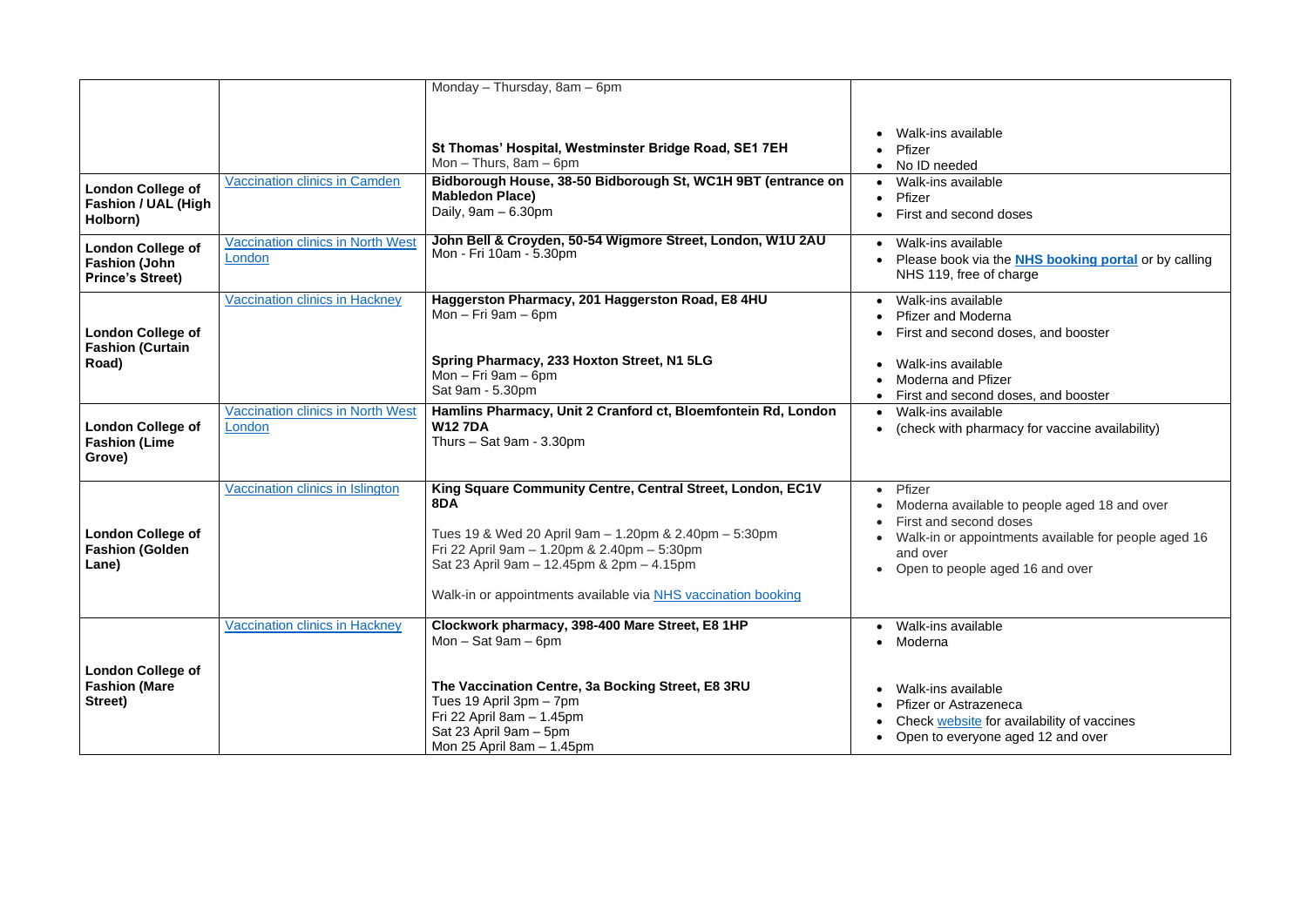|                                    | <b>Vaccination clinics in Merton</b> | Centre Court Shopping Centre, 4 Queen's Road, Wimbledon,<br><b>SW19 8YE</b> | Walk-ins availab<br>Moderna |
|------------------------------------|--------------------------------------|-----------------------------------------------------------------------------|-----------------------------|
| <b>Wimbledon College</b><br>of Art |                                      | Tues 19 – Sun 24 April, 8.15am – 2.30pm                                     |                             |
|                                    |                                      |                                                                             |                             |

## $\overline{\text{ble}}$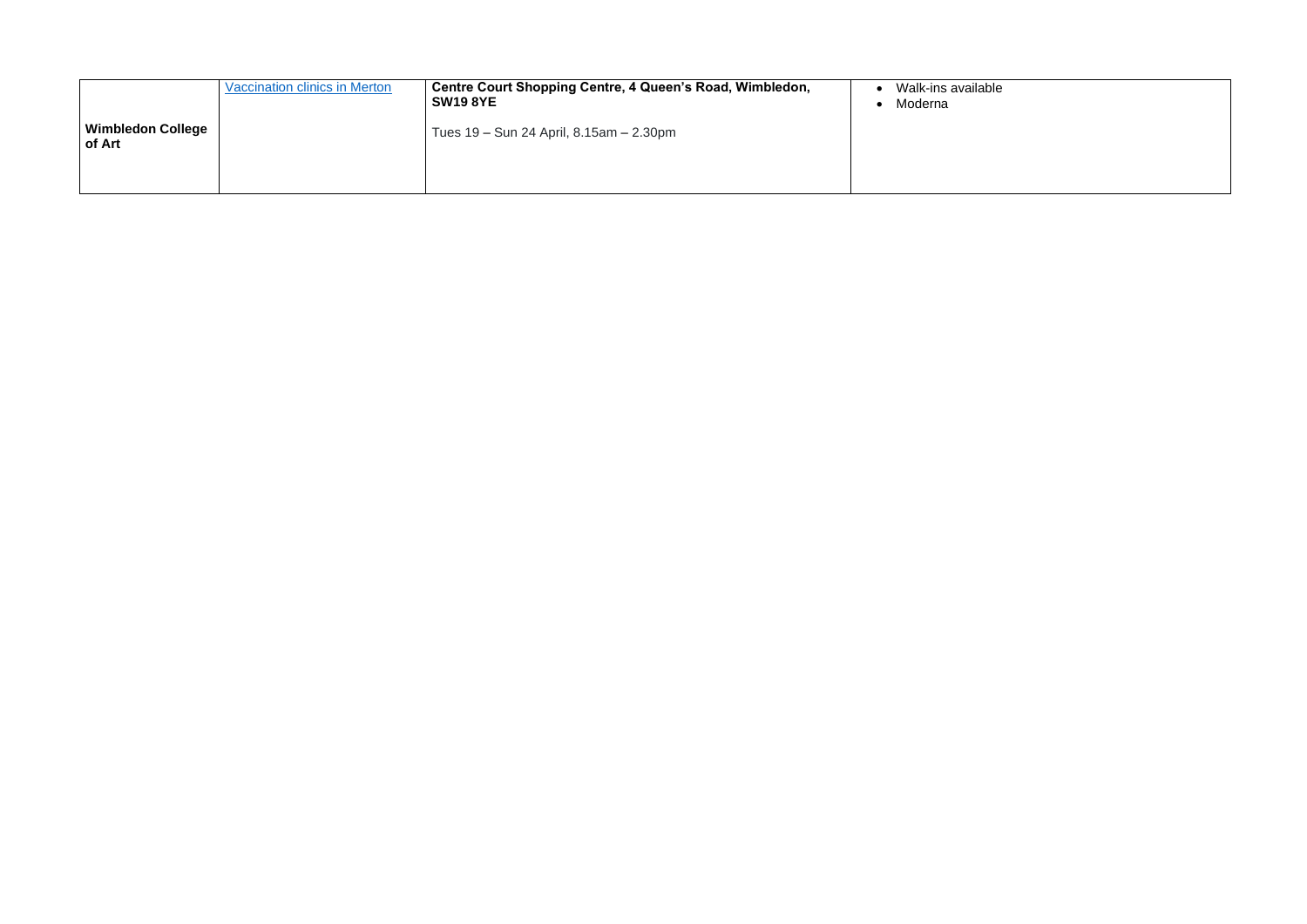**Vaccination information for UAL Accommodation** 

## $\overline{\mathsf{able}}$

intment needed

one aged 12 and over

 $\overline{\mathsf{able}}$ armacy for vaccine availability)

 $\overline{\mathsf{able}}$ izeneca **<u>E</u>** for availability of vaccines

**Vaccination Guidance for Further Education Campuses – Updated: 19 April 2022 Please note second vaccinations can only be administered 8 weeks after first.**

| <b>Campus</b>                                              | <b>Information Link</b>                                                  | <b>Closest Daily Vaccine Centre</b>                                                                                                                                                                                        | <b>Restrictions/Notes/Viability</b>                                                            |
|------------------------------------------------------------|--------------------------------------------------------------------------|----------------------------------------------------------------------------------------------------------------------------------------------------------------------------------------------------------------------------|------------------------------------------------------------------------------------------------|
| <b>Camberwell College</b><br>of Art (Wilson Road)          | <b>Vaccination clinics for all South</b><br><b>East London residents</b> | <b>Kings College</b><br>Daily, 8.30am - 7.30pm                                                                                                                                                                             | Walk-ins available<br>No ID or appointment<br>Pfizer only                                      |
| <b>Central St Martins</b><br>(Archway)                     | Vaccination clinics in Islington                                         | Wellcare Pharmacy - 552 Holloway Road, Islington, London, N7<br>6JP<br>Mon - Fri 9am - 6.30pm, Sat 9am - 12.30pm, Sun 9.30am - 2.30pm<br>Hornsey Rise Health Centre - Hornsey Rise Health Centre, London<br><b>N19 2YU</b> | <b>Pfizer and Moderna</b><br>Walk-in only<br>Pfizer<br>$\bullet$<br>Walk-in only               |
|                                                            |                                                                          | Tues 19 April 1.45pm – 6.30pm, Wed 20 April 9.15am – 6.30pm, Thurs<br>21 April 9.30am - 12.30pm, Fri 22 April 9.30am - 12.30pm                                                                                             | Open to everyone age                                                                           |
| <b>London College of</b><br><b>Communication</b>           | <b>Vaccination clinics for all South</b><br><b>East London residents</b> | <b>Guy's Hospital</b><br><b>Burfoot Court Room, Counting House at Guy's Hospital, Great</b><br><b>Maze Pond, London SE1 9RT</b><br>Monday - Thursday, 8am - 6pm                                                            | Walk-ins available<br>Pfizer<br>No ID needed                                                   |
|                                                            |                                                                          | St Thomas' Hospital, Westminster Bridge Road, SE1 7EH<br>Mon $-$ Thurs, $8am - 6pm$                                                                                                                                        | Walk-ins available<br>Pfizer<br>No ID needed                                                   |
| <b>London College of</b><br><b>Fashion (Lime</b><br>Grove) | <b>Vaccination clinics in North</b><br><b>West London</b>                | Hamlins Pharmacy, Unit 2 Cranford ct, Bloemfontein Rd, London<br><b>W127DA</b><br>Thurs $-$ Sat 9am - 3.30pm                                                                                                               | Walk-ins available<br>$\bullet$<br>(check with pharmacy                                        |
| <b>London College of</b>                                   | <b>Vaccination clinics in Hackney</b>                                    | The Vaccination Centre, 3a Bocking Street, E8 3RU<br>Tues 19 April 3pm - 7pm<br>Fri 22 April 8am $-$ 1.45pm<br>Sat 23 April 9am - 5pm<br>Mon 25 April 8am $-$ 1.45pm                                                       | Walk-ins available<br>$\bullet$<br>Pfizer or Astrazeneca<br>Check website for ava<br>$\bullet$ |
| <b>Fashion (Mare</b><br>Street)                            |                                                                          | St Leonards Hospital vaccination centre, Nuttall St, N1 5LZ<br>Mon $8am - 6.30pm$<br>Tues 12.30pm - 6.30pm<br>Thurs $10am - 6.30pm$<br>Fri 8am $-6.30$ pm<br>Sat 10.30am - 5.30pm                                          | Walk-ins available<br>Pfizer<br>$\bullet$                                                      |